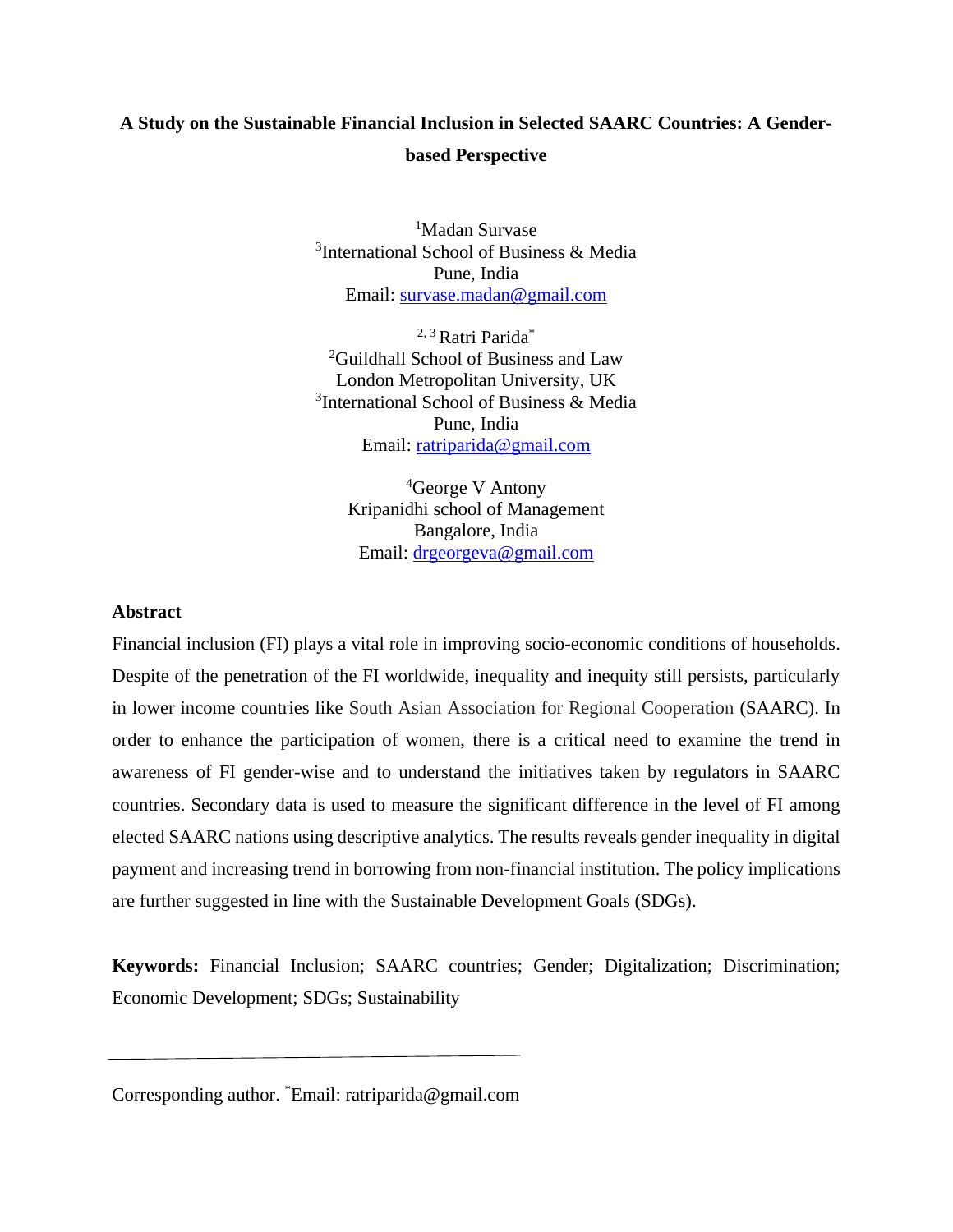## **1. Introduction**

Financial inclusion is a tool to eradicate income and gender inequality. It is prerequisite to poverty alleviation which enables economies to grow faster by overcoming loss of employment, financial stress and economic stress (Beck, Demirguc Kunt, & Levine, 2007; Ghosh and Vinod, 2017). Many of the nations have adopted FI as a goal for sustainable economic growth and inclusive social development of the developed and developing economies (Zuleika, 2010; Anand and Chhikara, 2013; Sahay et al., 2015; Van et al., 2019). According to United Nations Development Program, financial inclusion is considered to be one of the targets as part of United Nations' 17 sustainable development goals (SDGs); which also ensures technical and financial access to 1 billion people by 2020 (United Nations, 2014; UNDP, 2015; World Bank, 2018; Singh and Stakic, 2020).

As highlighted by the researchers, FI not only impact the economic lives of the women but also help them in improving the standards of living (Ellis, Lemma, & Rud, 2010; Swamy, 2014). More specifically, women are less likely to own an account as compared to men as per the study conducted World Bank (Demirguc Kunt et al., 2018). In addition to that, the gap of owning an account between men and women is about 30%, particularly in India, Bangladesh and Pakistan according to Global Findex Database (Global Findex Database, 2017). It is imperative to understand and study the gender inequality in terms of financial inclusion which is a critical research need (Mulligan and Sala-i-Martin, 2000). Therefore, the study establishes the assessment of the awareness of FI gender-wise and to understand the initiatives taken by regulators, particularly in SAARC countries; wherein there is a lot of scope to improve the FI indicators.

The remainder of the paper is structured as follows. Section 2 presents the literature review. In section 3, study methodology and data analysis are presented, section 4 outlines the findings and discussion. Section 5 highlights the policy implications followed by conclusion and scope of future study in section 6.

#### **2. Literature Review**

#### **2.1 Current State of Studies in Financial Inclusion**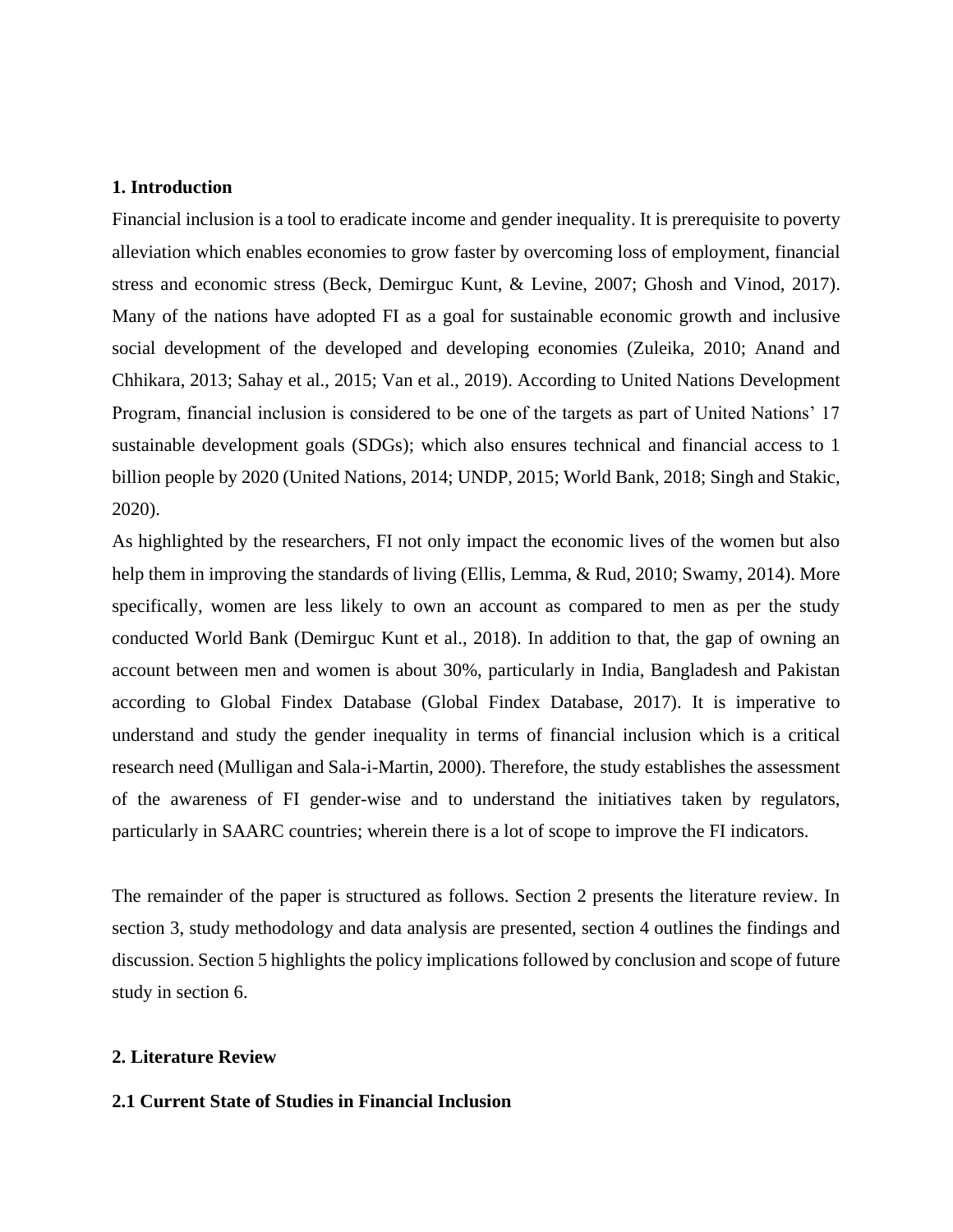Financial inclusion is playing a crucial role in empowering the vulnerable class of the society by providing access to financial services. It helps to create job opportunities by providing credits to small medium enterprises (SMEs) which helps in improving socio-economic conditions for the poor class of the society. Poteat et al. (2021) found that microfinance intervention has improved financial literacy and gave non-estimatizing employment for economically vulnerable class. Eton et al. (2021) have showed significant association between level of financial inclusion and the growth of SMEs. Emara & El Said (2021) found that financial inclusion improves GDP per capita growth. Singh & Ghosh (2021) have studied financial inclusion and economic growth during demonetization period in India. Their study found that increase in banking transaction improves economic growth. They found that only accessibility to saving account do not improve economic growth unless bank accounts are frequently used for transaction. Sharma (2016) examined a positive relationship between economic growth and dimensions of financial inclusion particularly availability and usage of banking services. Demirgüç-Kunt & Klapper (2012) have studied the use of financial services by small and medium enterprises in Africa. Thus, access to finance is major problem in Africa as compared to developing countries. Hence, there is a need of financial inclusion to provide financial access to MSMEs in Africa. Honohan (2004) showed that given a level of per capita income, it is a higher penetration of mobile phones and good institutional governance increases access to financial services. Hasan & Hoque (2021) revealed significant association between financial literacy and usage of financial services. In addition, other variables such as level of income, knowledge of money withdrawing & deposit and profession also improve accessibility of financial services. The earlier research has revealed that usage of technology, internet and mobile banking improved the level of financial inclusion particularly in the branchless areas. Survase (2019) found that usage of internet banking and digital transaction increased significantly after demonetization 2016 in India. Coulibaly (2021) has studied factor affecting the mobile banking in to West African Economic Monetary Union (WAEMU) and African. The study mentioned that financial illiteracy many be the reason for low mobile penetration in WAEMU. Further, it is showed that same factors are affecting to mobile banking in AWEMU & African. Chamboko (2021) examined gender-wise preferences of bank agent in banking at Democratic Republic of Congo. The study discovered that the female clients preferred female bank agent particularly when they are making higher transaction and bank account. Similarly, Sawadogo & Semedo (2021) analyzed the impact of financial inclusion on income inequality in 28 sub-Saharan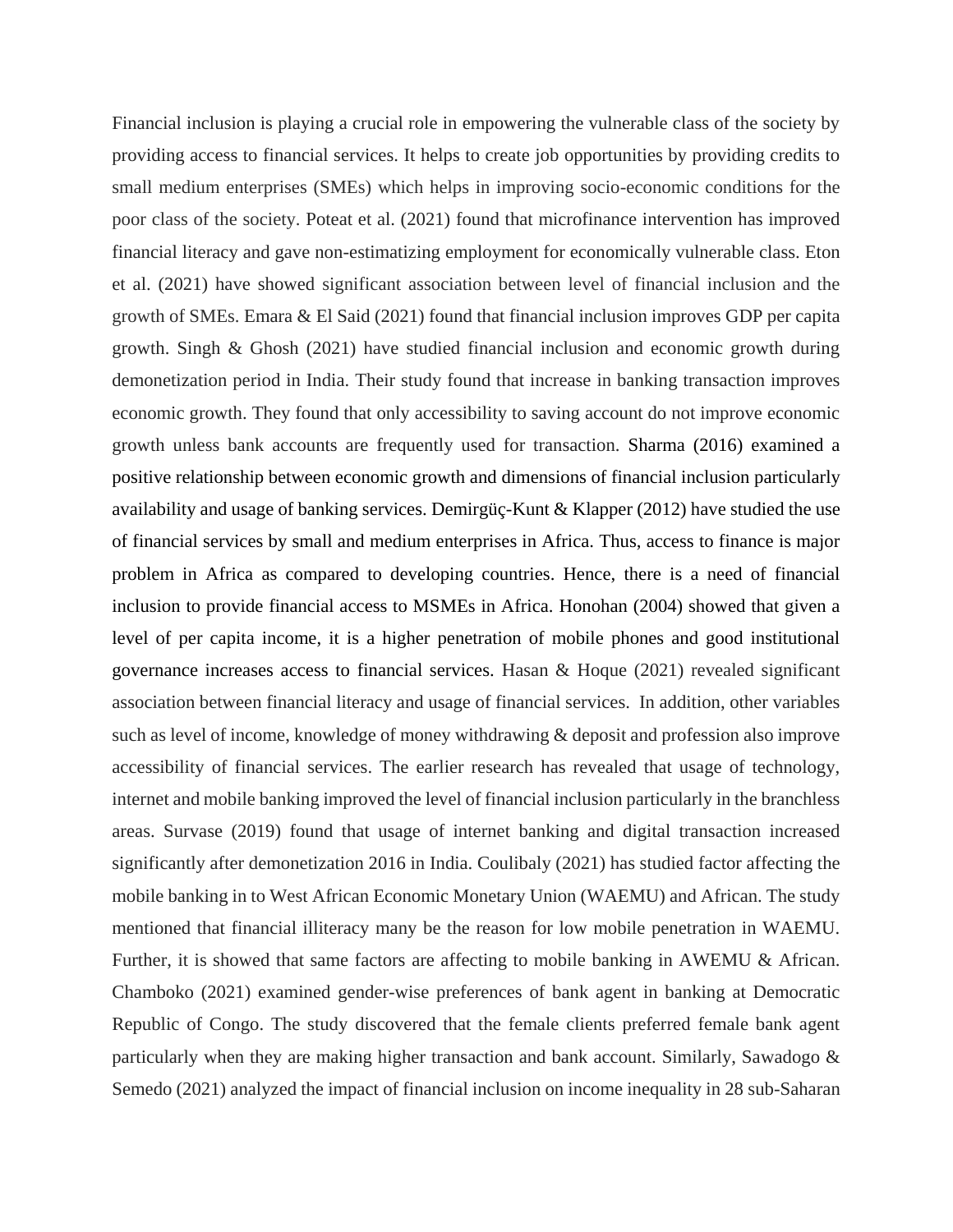African countries and found that the financial inclusion is high in the countries where high institutional quality is more that has helped in reducing inequality. Survase & Inumula (2019) showed strong association between financial inclusion and socio-economic conditions of the rural households in India. Hannig & Jansen (2010) discovered that financial inclusion helps to manage vulnerability of financial crisis, reduces poverty, and improves economic growth.

#### **2.2 Financial Inclusion in SAARC Countries**

SAARC nations have various hurdles in accessing financial services. However, mobile banking and internet banking have helped in providing financial services in the branchless arears. Rentala et al. (2016) have found the association of demographic bank branch, Teller Machines (ATMs), mobile accounts, and mobile money transactions with financial inclusion in SAARC countries. The study found significant association of bank branch, ATMs, mobile bank accounts with deposit accounts and number of depositors in the commercial banks. Sri Lanka ranks on top position in financial inclusion in the using these financial services. Lenka & Barik (2018) showed positive association between growth of mobile and use of internet with financial inclusion. In addition, the study revealed positive association of income and education with financial inclusion, whereas, unemployment and size of population have negative association with financial inclusion.

The earlier studies showed positive association between financial inclusion and economic growth of the SAARC countries. Kumar & Mohanty (2011) revealed that enforcement mechanisms of financial inclusion are below the requirement in SAARC countries. Though, microfinance plays crucial role in financial inclusion, high interest rate has increased debt burden of the households. Singh & Stakic (2021) revealed that financial inclusion improves the economic growth. Siddiqui & Siddiqui (2019) have examined the impact of gender, income, education on ownership of the bank account in SAARC countries using Findex report 2017. In contrast, Sehrawat & Giri (2016) have studied financial development, rural-urban income inequality and economic growth of SAARC nations. Their study revealed that financial development widens the rural-urban inequality. Lenka & Bairwa (2016) studied the financial inclusion and the monetary policy of the SAARC countries and revealed that interest rate, exchange rate and financial inclusion have inverse correlation with inflation in these countries.

Many studies have conducted a comparative analysis of financial inclusion of SAARC countries. Ahmad & Sehgal (2018) analyzed the credit-growth spillover effect in SAARC countries. The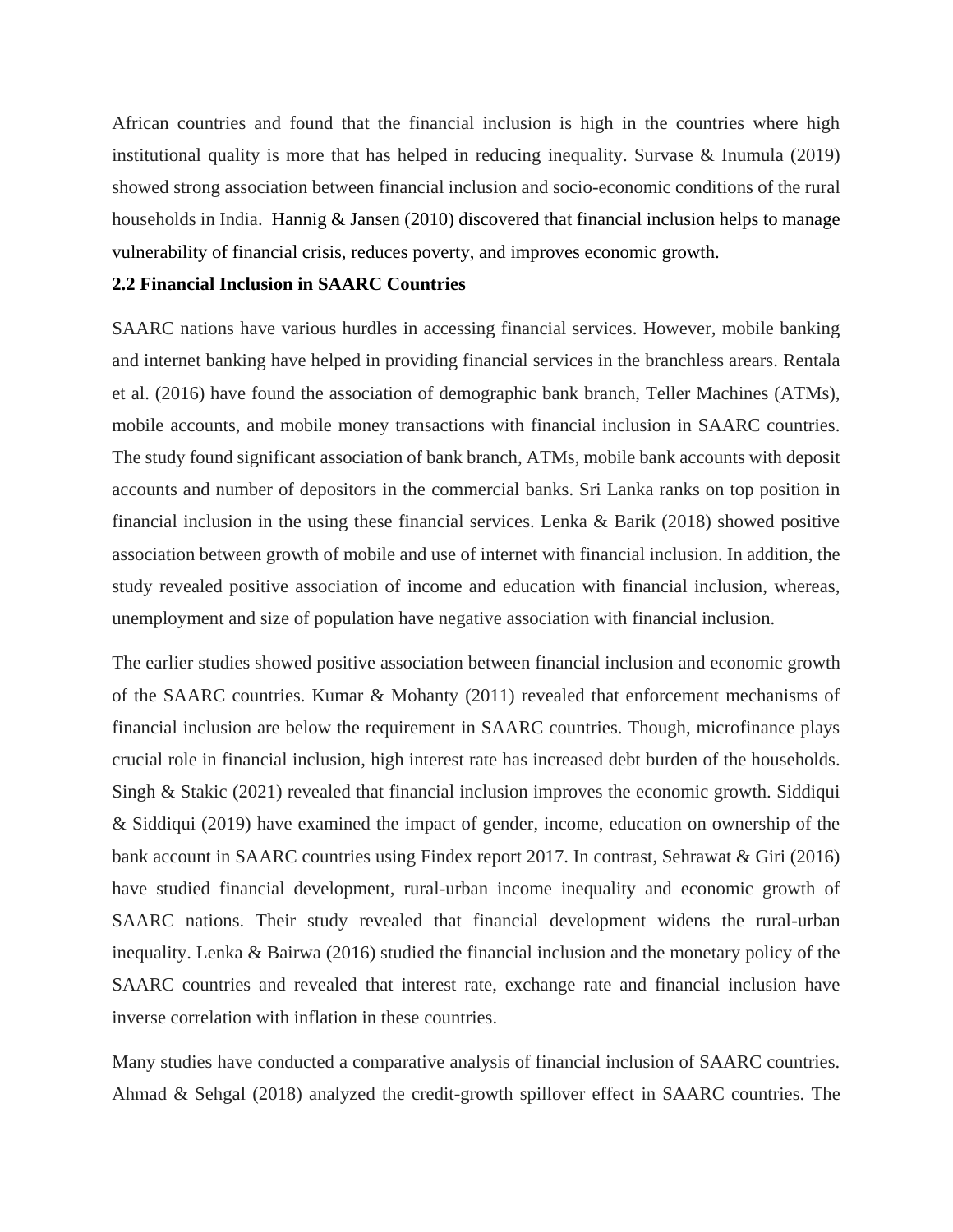study found India as a major driver of financial integration and economic growth followed by Bangladesh and Pakistan. Similarly, Ravikumar (2020) found that Maldives ranked on top in penetration of demographic ATM and geographic bank brank, whereas, Sri Lanka performed well in population per branch and demographic penetration of branch as compared to Maldives. Bhutan has performed well in branch penetration but lacks in ATM penetration, whereas, India rank on the average position in all the parameters of financial access. Afghanistan has scored in all the parameters in SAARC countries. Laha & Sen (2021) have conducted the cross-country variations in the quality of life and financial inclusion in SAARC countries.

# **3. Study Methodology and Data Analysis**

The study is based on secondary data which is collected from World Findex report (World Bank, 2017), Government departments, research papers and articles. The study has considered India, Afghanistan, Bangladesh and Nepal only as data of other SAARC countries was not available. The data is analyzed with the help of descriptive statistics and the results are presented in the subsequent sections.

# 3.1 Bank Accounts

Figure 1 shows that there is an increasing trend in opening bank accounts in all the nations since 2011 to 2017. However, an improvement in bank account were less in Nepal and Afghanistan in 2014. There is a significant improvement by 45 percent in opening bank accounts in India since 2011 to 2017 followed by Bangladesh and Nepal.



Figure 1. **Bank accounts (in percentage age 15+)**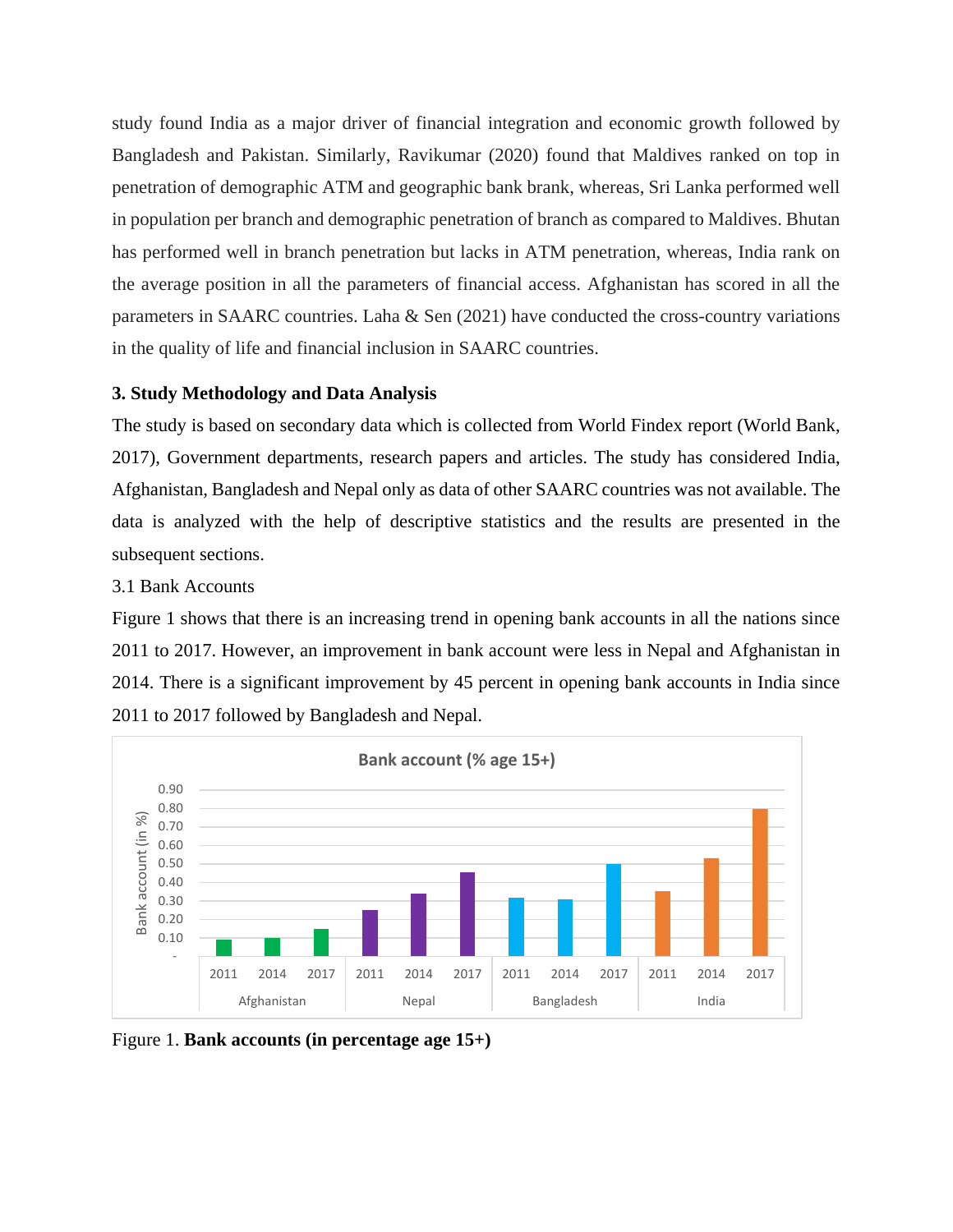Figure 2 present gender-wise inequality in having bank accounts which is high in Afghanistan, Bangladesh and India than Nepal. This gap has further increased for Bangladesh in 2017. However, India shows an improvement in reducing the gap in the year 2017.



**Figure 2. Gender-wise bank accounts (in % age 15+)**

# 3.2 Financial Institution Accounts

Financial institutional accounts play an important role in enhancing financial inclusion by providing accessibility to credit and safe place to save the surplus income. Figure 3 depicts increasing trend in financial institution bank accounts since 2011 to 2017 in all the countries. India ranks on first position followed by Bangladesh, Nepal and Afghanistan. Male has more accounts than the female in financial institution. This inequality is more in India, followed by Afghanistan, Bangladesh and Nepal However, India shows an improvement in opening more female accounts in 2017, whereas gender inequality in opening bank accounts financial institutions is increasing in other nations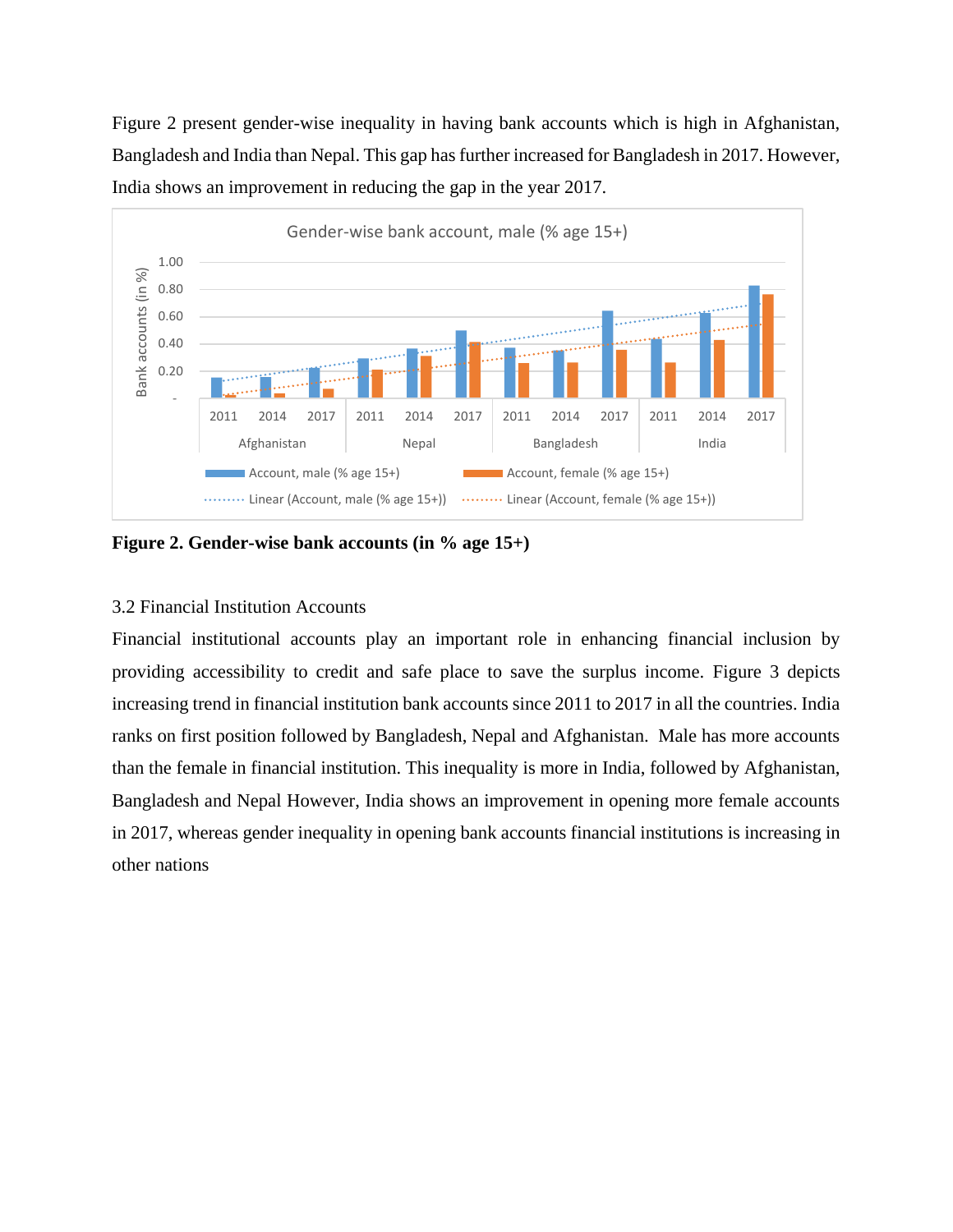



Figure 4 depicts an increase in use of internet to pay bills or buy something online in all the nations except Afghanistan. The usage of internet is more in India followed by Bangladesh and Nepal.



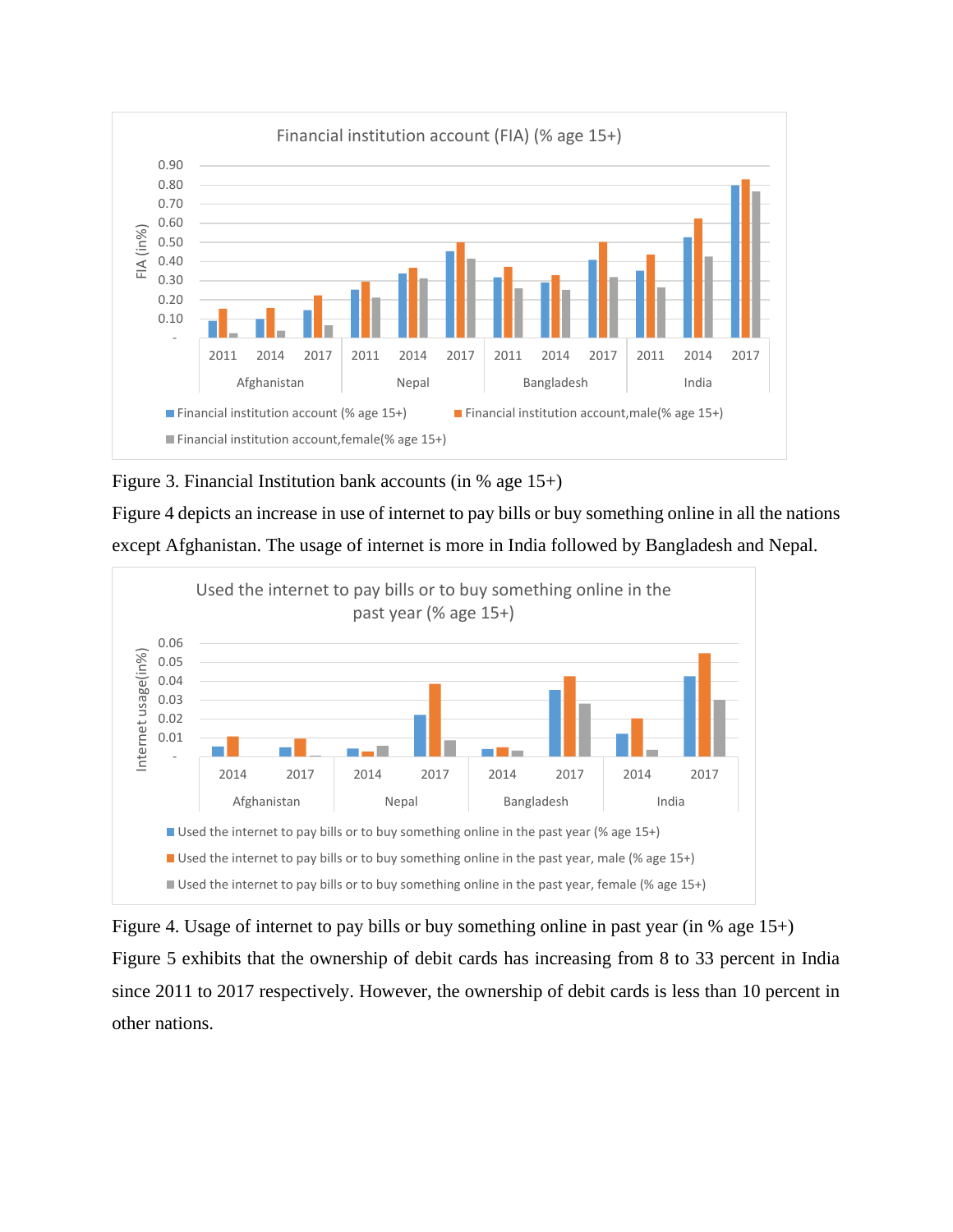

Figure 5. Debit card ownership (in % age 15+)

Figure 6 indicates decreasing trend in borrowing from financial institution in all the nations except Nepal.



Figure 6. Borrowed from a financial institution (in % age 15+)

Figure 7 shows increasing trend in borrowing from family or friends in all the nations. More than 50, 30, 20, 18 percent people borrow from family/friends in Nepal, India, Afghanistan and Bangladesh respectively.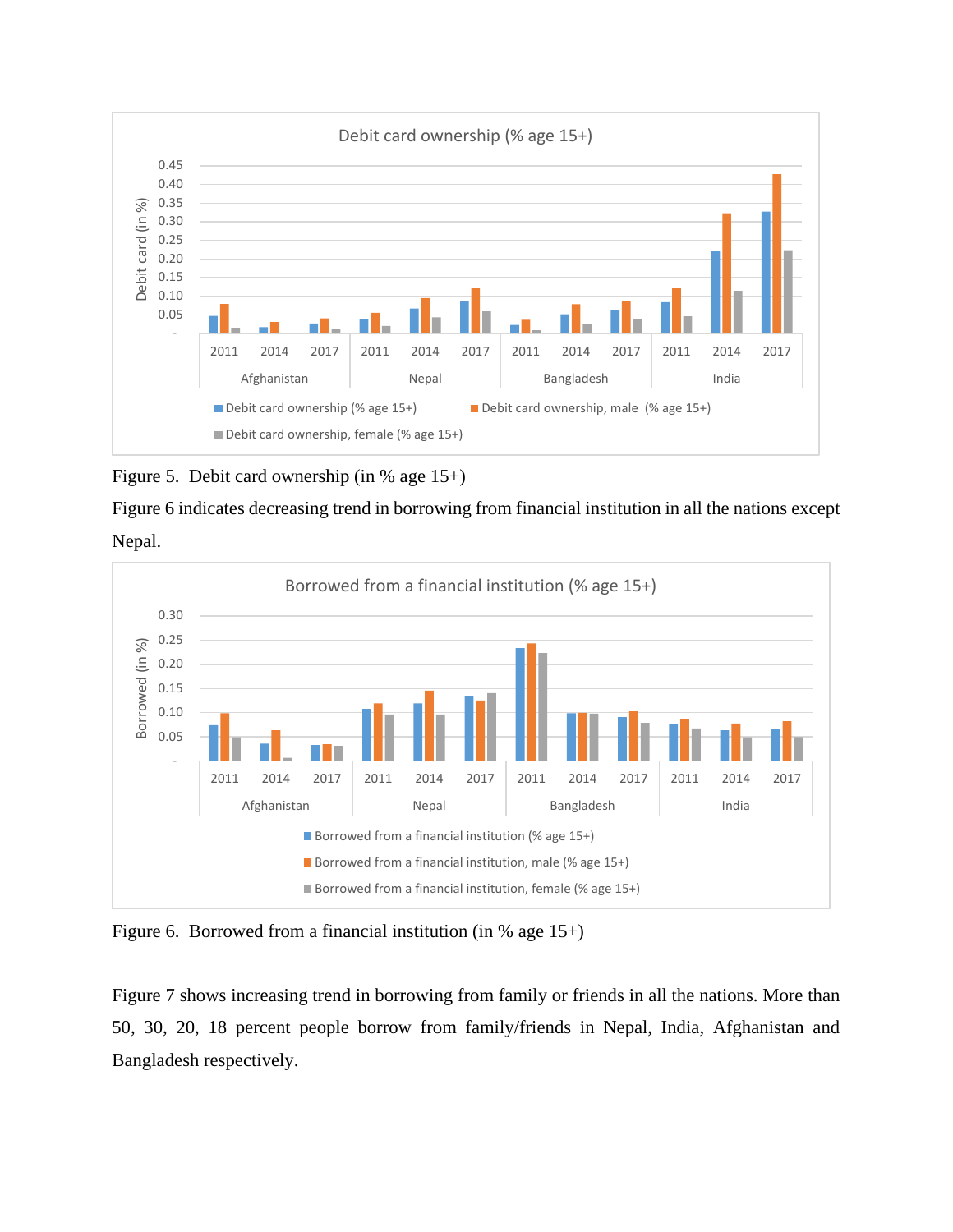

Figure 7. Borrowed from family or friends (% age 15+)

Figure 8 depicts that saving as a source for emergency fund is more in India and Nepal as compared to Bangladesh and Afghanistan in 2017. Whereas, borrowing from family and friends is more in Afghanistan and Bangladesh as compared Nepal and India. Female borrows more than male from their family or friends in all the selected countries. Provision of money at work place for emergency fund is more in Bangladeshi females as compared to other countries. Loan from bank, employer and private lender is considered more in Nepal as compared to other countries, whereas it is almost less than one percent in Afghanistan. Female take more loan in Nepal as compared to male during emergency. Less than 6 percent people feel that sale of assets is a source of emergency fund. Female consider it more than male in Nepal and Bangladesh. Only 1 percent Indians consider it as source of emergency fund.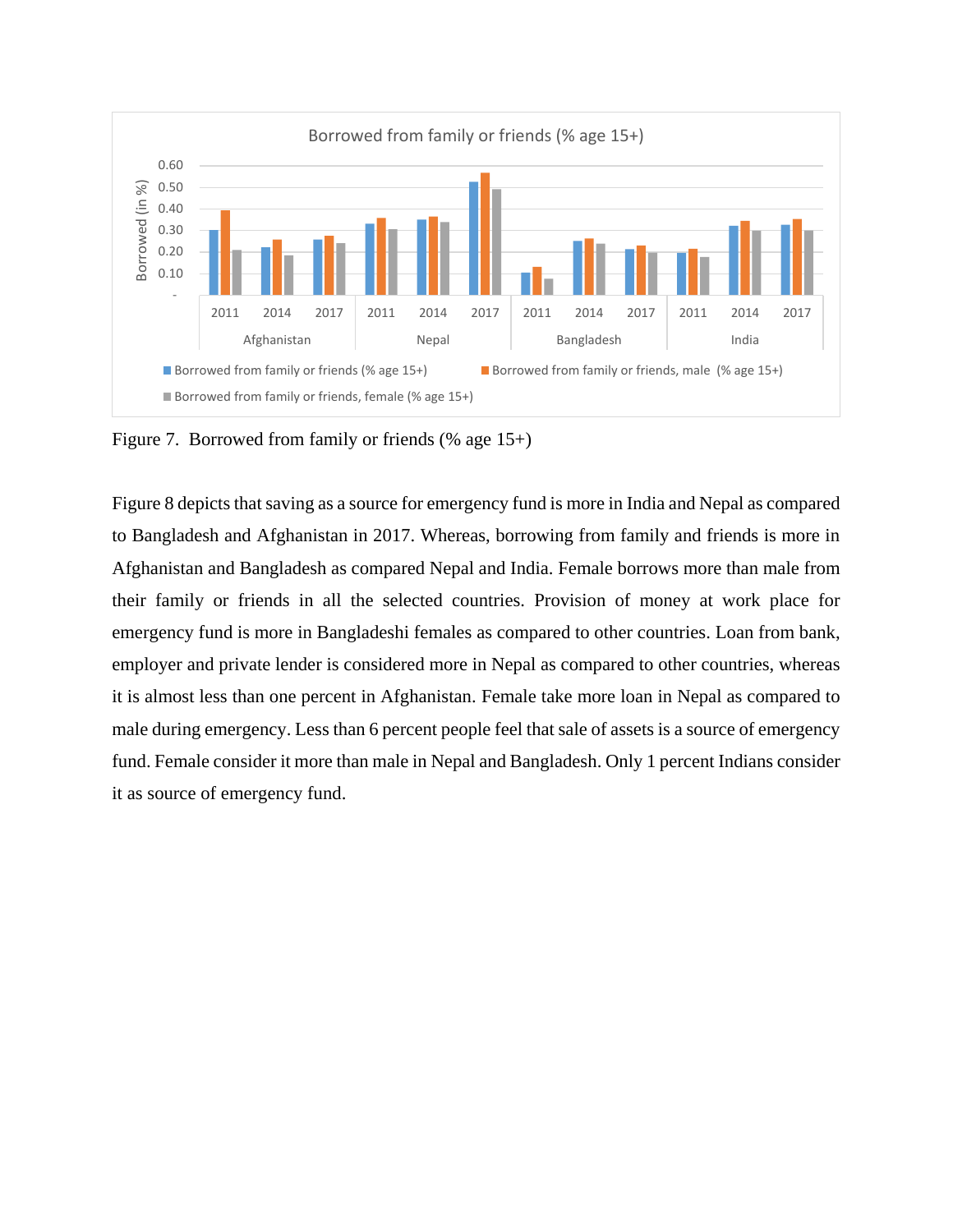

\*Loan from bank, employer & private lender

Figure 8. Main source of emergency funds (% able to raise funds, age 15+)

Figure 9 indicates that 22 percent customers use mobile or internet to access an account more in Bangladesh. Male are more user of it than female. However, the user are less than 5 percent in other nations.



Figure 9. Used a mobile phone or the internet to access an account (% age 15+)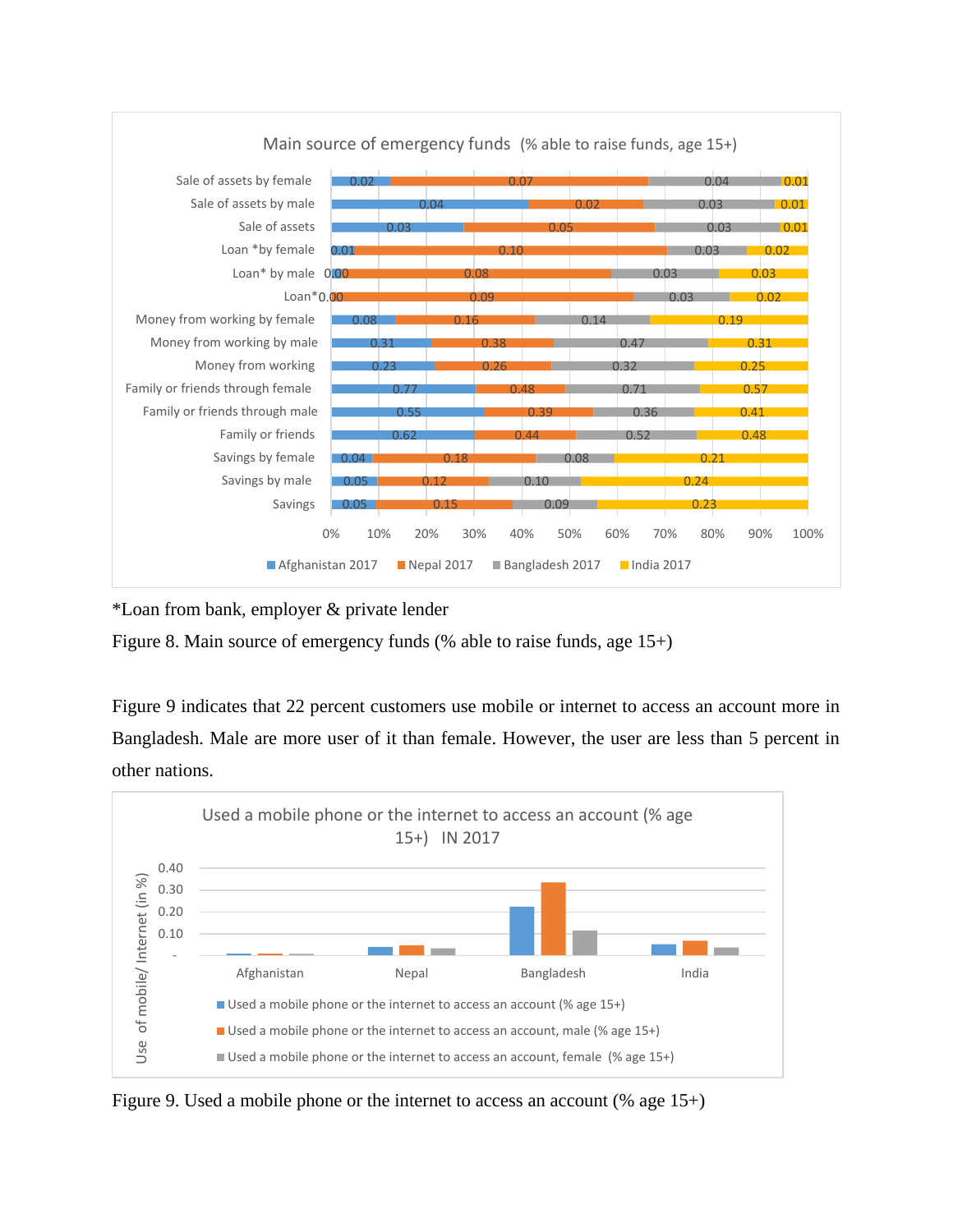As presented in Figure 10, it is seen that credit card ownerships are more in India as compare to other nations. It has marginally decrease in 2017 from 2014. However, gap in the ownership of credit cards between male and female has decrease in India 2017 comparatively.



Figure 10. Credit card ownership (% age 15+)

Figure 11 shows that digital payments have increased significantly in Bangladesh followed by India in 2017. Around 30 percent digital transaction is done in these two countries and less than 15 percent in other countries.



Figure 11. Made or received digital payments in the past year (% age 15+)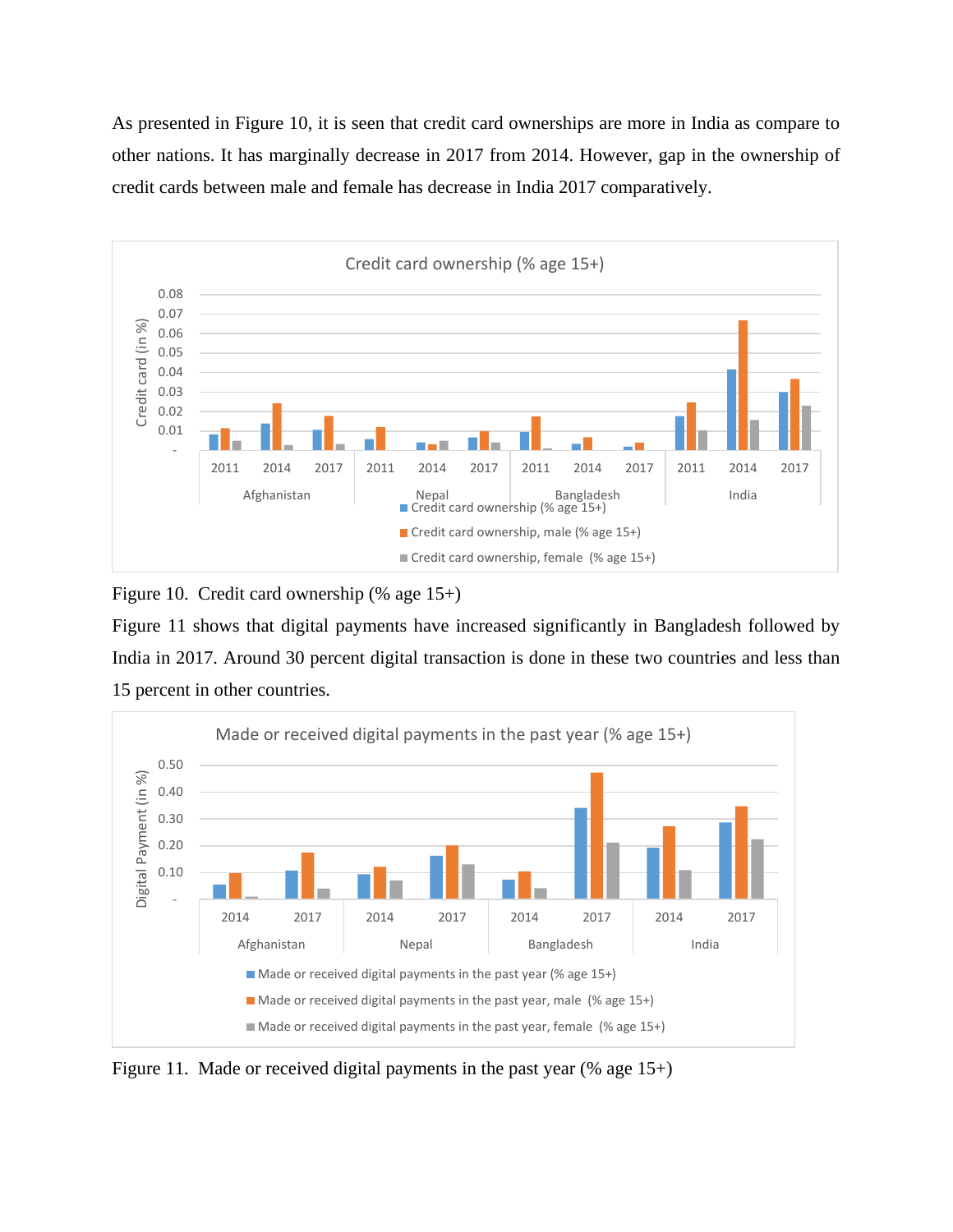The analysis indicated that less than 2 percent people have mobile bank account in India, Nepal and Afghanistan in 2017. However, mobile banking has improved drastically in Bangladesh from 3 to 22 percent since 2014 to 2017. Female has less mobile banking than male in these countries as presented in Figure 12.



Figure 12. Mobile money account (% age 15+)

## **4. Findings and Discussion**

India ranked on the first position by 45 percent improvement in terms of opening the bank accounts after 2011 followed by Bangladesh, Nepal and Afghanistan. Males are found to have more accounts as compared to females. This is in line with the study conducted by Kumar  $\&$ Mohanty (2011) and Thomas et al. (2017) which states that poor numeracy and awareness skills results in the gender-wise inequality among SAARC countries. Gender-wise inequality has reduced in India by encouraging female participation more in financial inclusion after 2014 as nation has taken many initiatives by launching various schemes such as Pradhan Mantri Jandhan Yojana, Pradhan Mantri Jeevan Jyoti Bima Yojana, Pradhan Mantri Suraksha Bima Yojana and Sukanya Samriddhi Yojana, etc. The findings of the study revealed that less than 35 percent people has provision of money at work place as emergency fund. The provision of emergency fund at work place is less in case of female than male. Borrowing from non-financial institutions particularly form family or friends has increased in all the nations. More than 50, 30, 20, 18 percent people borrow from family/friends in Nepal, India, Afghanistan and Bangladesh respectively. As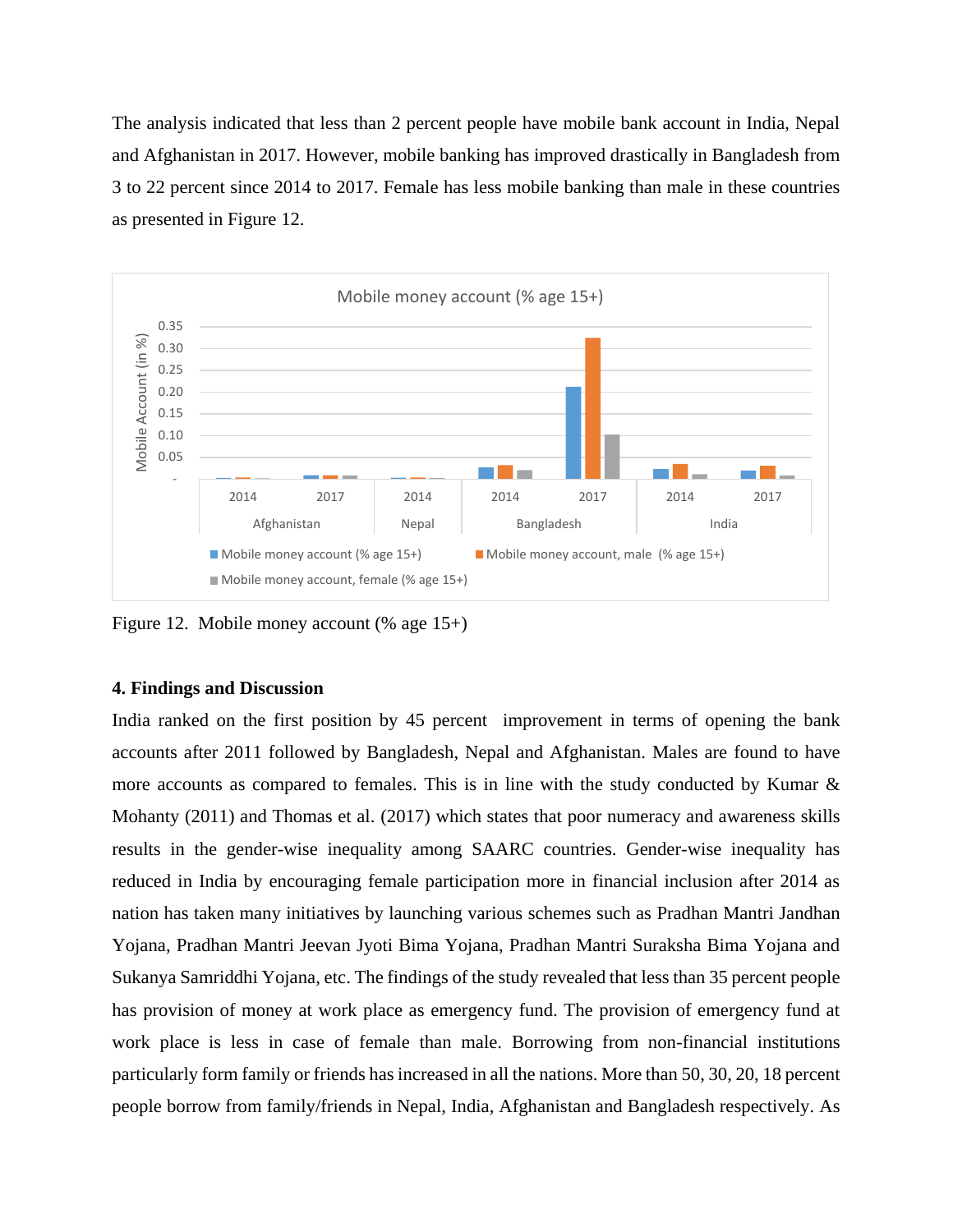per the study conducted by Choudhury (2020), cultural barriers, trust and financial structures play an important role for borrowing from non-financial institutions. The credit card ownership is more in India as compare to other nations. The gap in the ownership of credit cards between male and female has decrease in India in 2017 comparatively. Digital payments have increased significantly in Bangladesh followed by India in 2017. More than 22 percent customers use mobile or internet to access bank account in Bangladesh, whereas less than 5 percent customers use it in other nations. The use of mobile or internet to access bank account is more by male than female. Less than 2 percent people have mobile bank account in all the nations except Bangladesh which is 22 percent in 2017. The results are in line with the study conducted by Hannig & Jansen (2010), Ravikumar (2020), Chamboko (2021), and Coulibaly (2021).

# **5. Policy Implications**

The study underlines three implications which are as follows. Firstly, financial inclusion being a major driver of economic growth, it is therefore very important for the policy makers in SAARC countries to generate social and literacy awareness among the people so as to reap the benefits of the same. Secondly, in order to bridge the financial gap in gender inclusion, government should ensure proper fintech services for women which are easily accessible and relevant. Flexible regulations should be made and coordination between the financial institutions and the government should be there so that financial literacy may be improved, particularly among women. Finally, the stakeholders should focus more on the addressing and achieving the SDGs by proposing various schemes for women and girls for sustainable development of the nation.

## **6. Conclusion and Future Scope of Study**

The study describes the current scenario of gender-wise financial inclusion of SAARC countries based on the Findex report of World Bank. Study showed significant variation in level of financial inclusion among the nations and gender wise as well. There is a scope for further research to explore the reason for the differences in the level of financial inclusion in SAARC countries. The study is based on India, Bangladesh, Nepal and Afghanistan only as the data of other SAARC countries was not available. Further study may be done using other financial inclusion indicators which constitute an important part of the SAARC countries. Multicriteria Decision Making (MCDM) techniques may be employed to prioritize and identify the critical enablers and barriers for the gender inequality with respect to financial inclusion.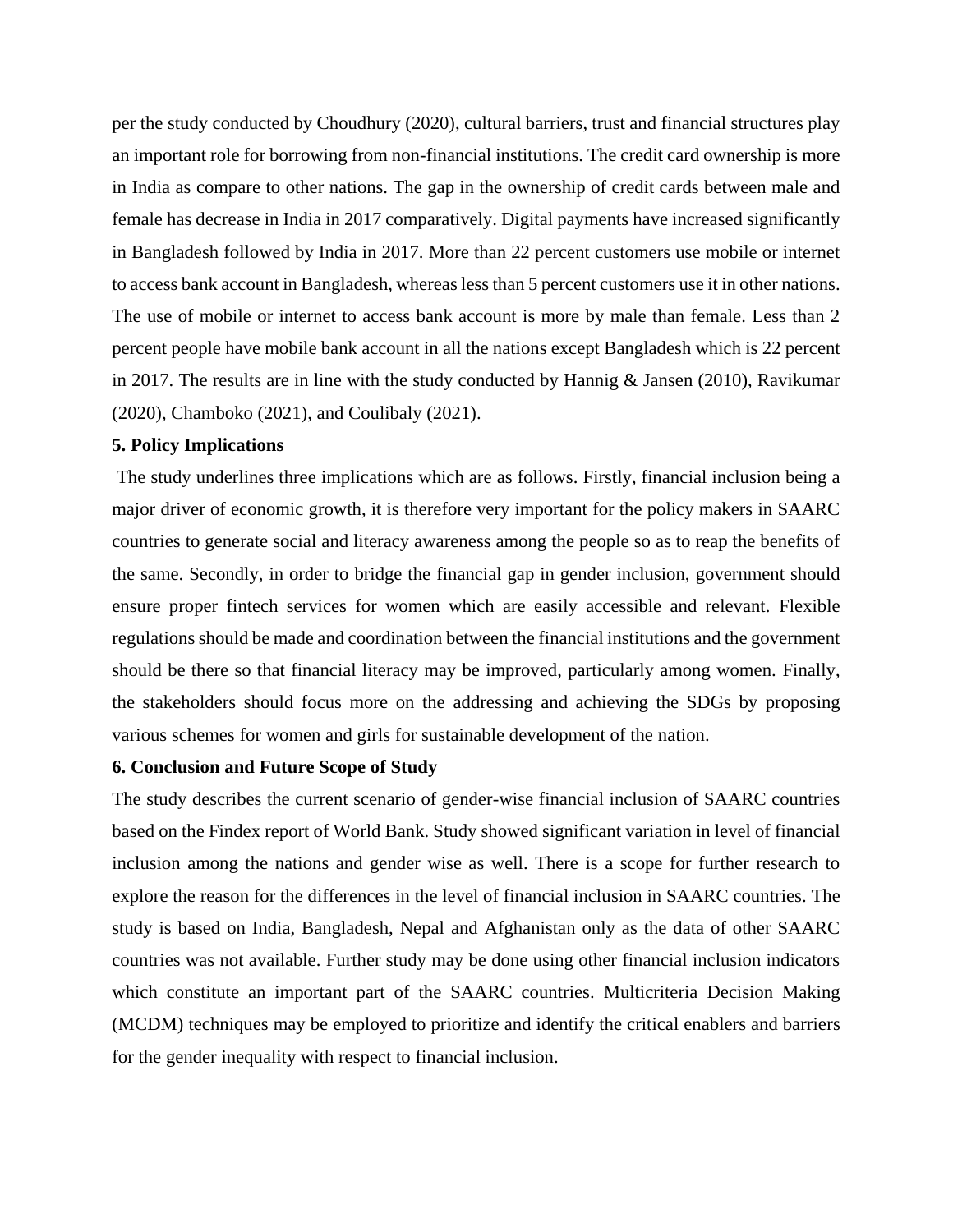## **References**

Ahmad, W. and Sehgal, S., 2018, Business cycle and financial cycle interdependence and the rising role of China in SAARC. Journal of Quantitative Economics, 16(2), 337-362.

Alam, A., Malik, I.A., Abdullah, A.B., Hassan, A., Awan, U., Ali, G., Zaman, K. and Naseem, I., 2015, Does financial development contribute to SAARC׳ S energy demand? From energy crisis to energy reforms. Renewable and Sustainable Energy Reviews, 41, 818-829.

Anand, S. and Chhikara, K.S., 2013, A theoretical and quantitative analysis of financial inclusion and economic growth. Management and Labour Studies, 38(1-2), 103-133.

Beck, T., Demirguc Kunt, A., & Levine, R., 2007, Finance, inequality and the poor. Journal of Economic Growth, 12, 27–49.

Chamboko, R., Cull, R., Giné, X., Heitmann, S., Reitzug, F. and Van Der Westhuizen, M., 2021, The role of gender in agent banking: Evidence from the Democratic Republic of Congo. World Development, 146,105551.

Choudhury, N., 2020, The Regulation of Informal Trade Credit (Ograyi) in Afghanistan. Asian Journal of Law and Society, 1-29.

Coulibaly, S.S., 2021, A study of the factors affecting mobile money penetration rates in the West African Economic and Monetary Union (WAEMU) compared with East Africa. Financial Innovation, 7(1), 1-26.

Demirgüç-Kunt, A., & Klapper, L., 2012, Financial inclusion in Africa: an overview. The World Bank.

Demirgüç-Kunt, Asli, Leora Klapper, Dorothe Singer, Saniya Ansar, and Jake Hess. 2018, The Global Findex Database 2017: Measuring Financial Inclusion and the Fintech Revolution. World Bank: Washington, DC.

Ellis, K., Lemma, A., & Rud, J.-P., 2010, Financial inclusion, household investment and growth in Kenya and Tanzania ODI Project Briefing No.43. London: Overseas Development Institute. Emara, N. and El Said, A., 2021, Financial inclusion and economic growth: The role of governance in selected MENA countries. International Review of Economics & Finance, 75, 34-54.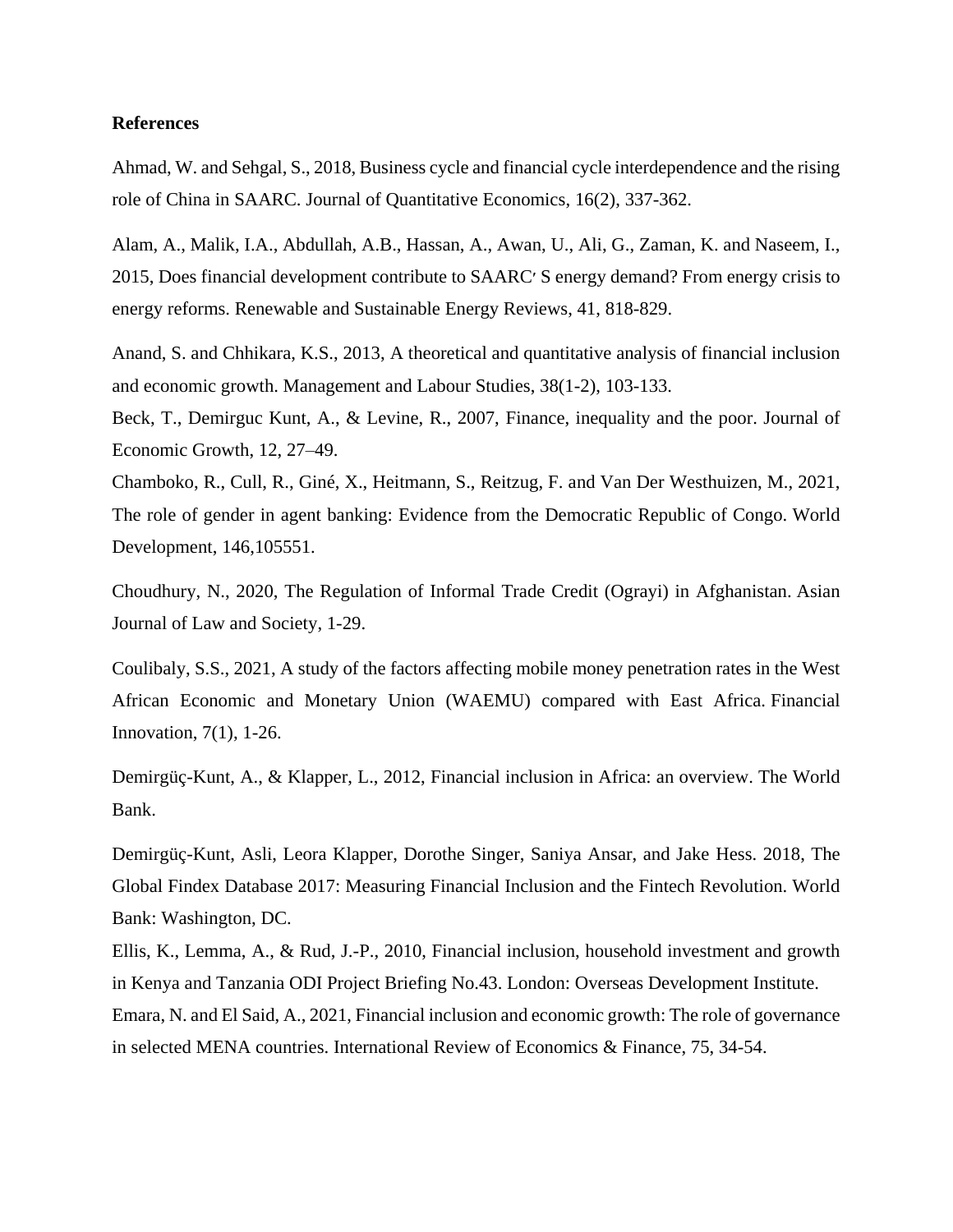Eton, M., Mwosi, F., Okello-Obura, C., Turyehebwa, A. and Uwonda, G., 2021, Financial inclusion and the growth of small medium enterprises in Uganda: empirical evidence from selected districts in Lango sub-region. Journal of Innovation and Entrepreneurship, 10(1), 1-23.

Financial inclusion: Can it meet multiple macroeconomic goals? IMF Staff Discussion Notes 15/17, International Monetary Fund, Washington, DC. doi:10.5089/9781513585154.006.

Ghosh, S. and Vinod, D., 2017, What constrains financial inclusion for women? Evidence from Indian micro data. World Development, 92, 60-81.

Hannig, A., & Jansen, S., 2010, Financial inclusion and financial stability: Current policy issues.

Hasan, M., Le, T. and Hoque, A., 2021, How does financial literacy impact on inclusive finance?. Financial Innovation, 7(1), 1-23.

Honohan, P., 2004, Financial development, growth and poverty: how close are the links?. In Financial development and economic growth, 1-37, Palgrave Macmillan, London.

Islam M. E. & Imad A., 2017, Promoting Financial Inclusion in the SAARC Region. 34th SAARCFINANCE group meeting and SAARCFINANCE Governors' Symposium, Colombo, Sri Lanka, 12 July, 2017

Kumar, B. and Mohanty, B., 2011, Financial inclusion and inclusive develoment in SAARC countries with special reference to India. Vilakshan: The XIMB Journal of Management, 8(2).

Laha, A. and Sen, A., 2021, Relationship of financial inclusion and physical quality of life: evidences from SAARC countries. International Journal of Economic Policy in Emerging Economies, 14(3), 248-268.

Lenka, S.K. and Bairwa, A.K., 2016, Does financial inclusion affect monetary policy in SAARC countries?. Cogent Economics & Finance, 4(1), 1127011.

Mulligan, C.B. and Sala-i-Martin, X., 2000, Extensive margins and the demand for money at low interest rates. Journal of political Economy, 108(5), 961-991.

Murata, Akira and Erica Paula Sioson, 2018, Financial literacy programs for remittances. Migration and Remittances for Development in Asia. ADB-World Bank Co-Publication.

Poteat, T., Mayo-Wilson, L.J., Pereira, N., Wright, B.N., Smout, S.A., Sawyer, A.N., Cathers, L., Zimmerman, R.S., Grigsby, S.R. and Benotsch, E.G., 2021, US transgender women's preferences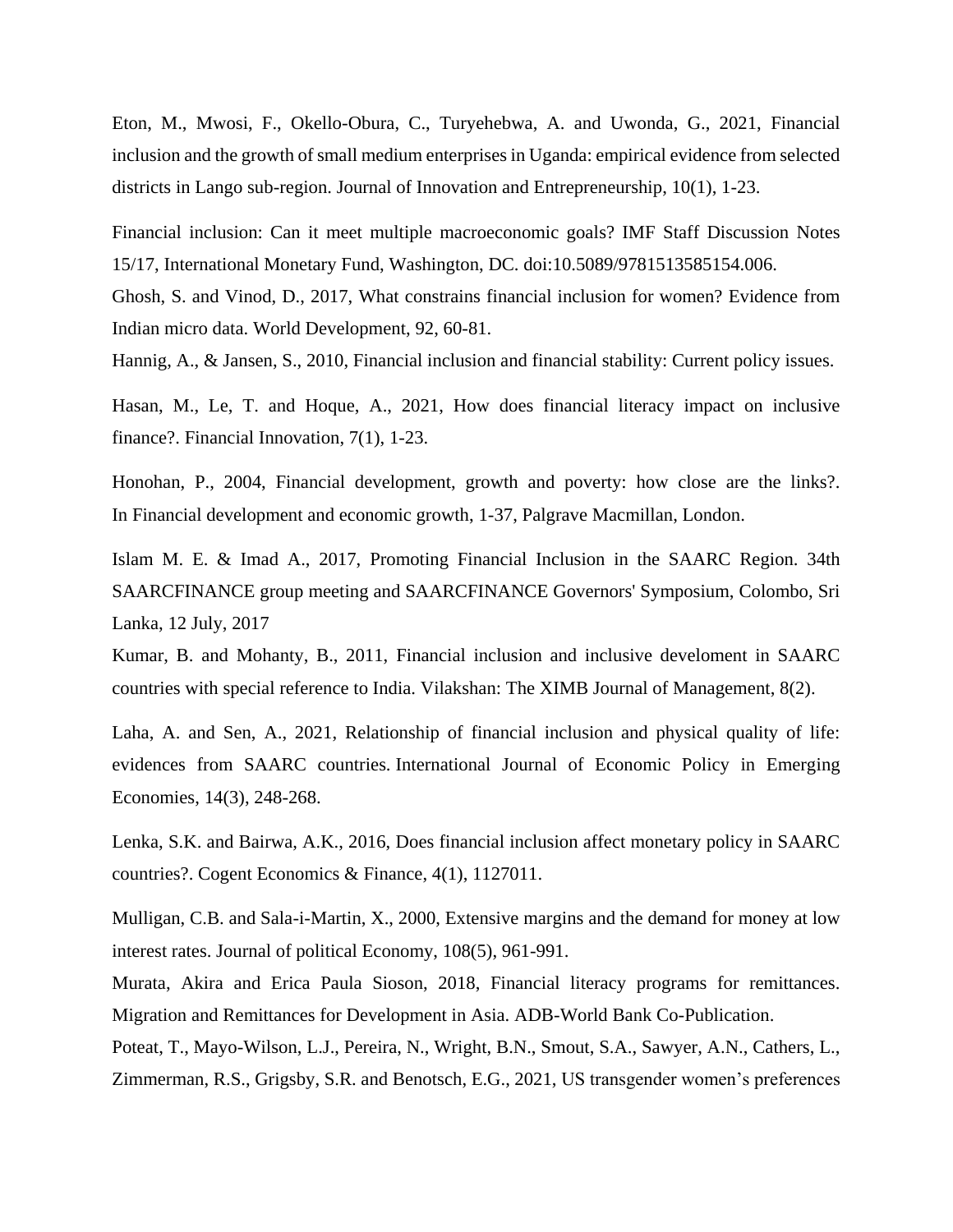for microeconomic interventions to address structural determinants of HIV vulnerability: a qualitative assessment. BMC Public Health, 21(1), 1-15.

Ravikumar, T., 2020, Financial access indicators of financial inclusion: a comparative analysis of SAARC countries. International Journal of Intelligent Enterprise, 7(1-3), 28-36.

Rentala, S., Nandru, P. and Anand, B., 2016, Reaching the unreached: Determinants of financial inclusion through access and usage of banking services in SAARC countries. St. Theresa Journal of Humanities and Social Sciences, 2(2).

Sahay, M.R., Cihak, M., N'Diaye, M.P., Barajas, M.A., Mitra, M.S., Kyobe, M.A., Mooi, M. and Yousefi, M.R., 2015, Financial inclusion: can it meet multiple macroeconomic goals?. International Monetary Fund.

Sawadogo, R. and Semedo, G., 2021, Financial inclusion, income inequality, and institutions in sub-Saharan Africa: Identifying cross-country inequality regimes, International Economics, 167, 15-28.

Sehrawat, M. and Giri, A.K., 2016, Panel data analysis of financial development, economic growth and rural-urban income inequality: Evidence from SAARC countries, International Journal of Social Economics.

Sharma, D., 2016, Nexus between financial inclusion and economic growth: Evidence from the emerging Indian economy, Journal of Financial Economic Policy, 8(1), 13-36.

Siddiqui, T. and Siddiqui, K.I., 2019, Financial Inclusion in SAARC Countries: An Individuals' Characteristics Analysis. Siddiqui, TA, & Siddiqui, KI, Financial Inclusion in SAARC Countries: An Individuals' Characteristics Analysis, Think India Journal, 22(10), 3193-3204.

Singh, D. and Stakic, N., 2021, Financial inclusion and economic growth nexus: Evidence from SAARC countries. South Asia Research, 41(2), 238-258.

Singh, V.K. and Ghosh, S., 2021, Financial inclusion and economic growth in India amid demonetization: A case study based on panel cointegration and causality. Economic Analysis and Policy.

Survase, M., & Inumula, K. M. (2019). Financial Inclusion: Scale Modification and Validation of Socio-Economic Indicators. *SCMS Journal of Indian Management*, *16*(4), 31-40.